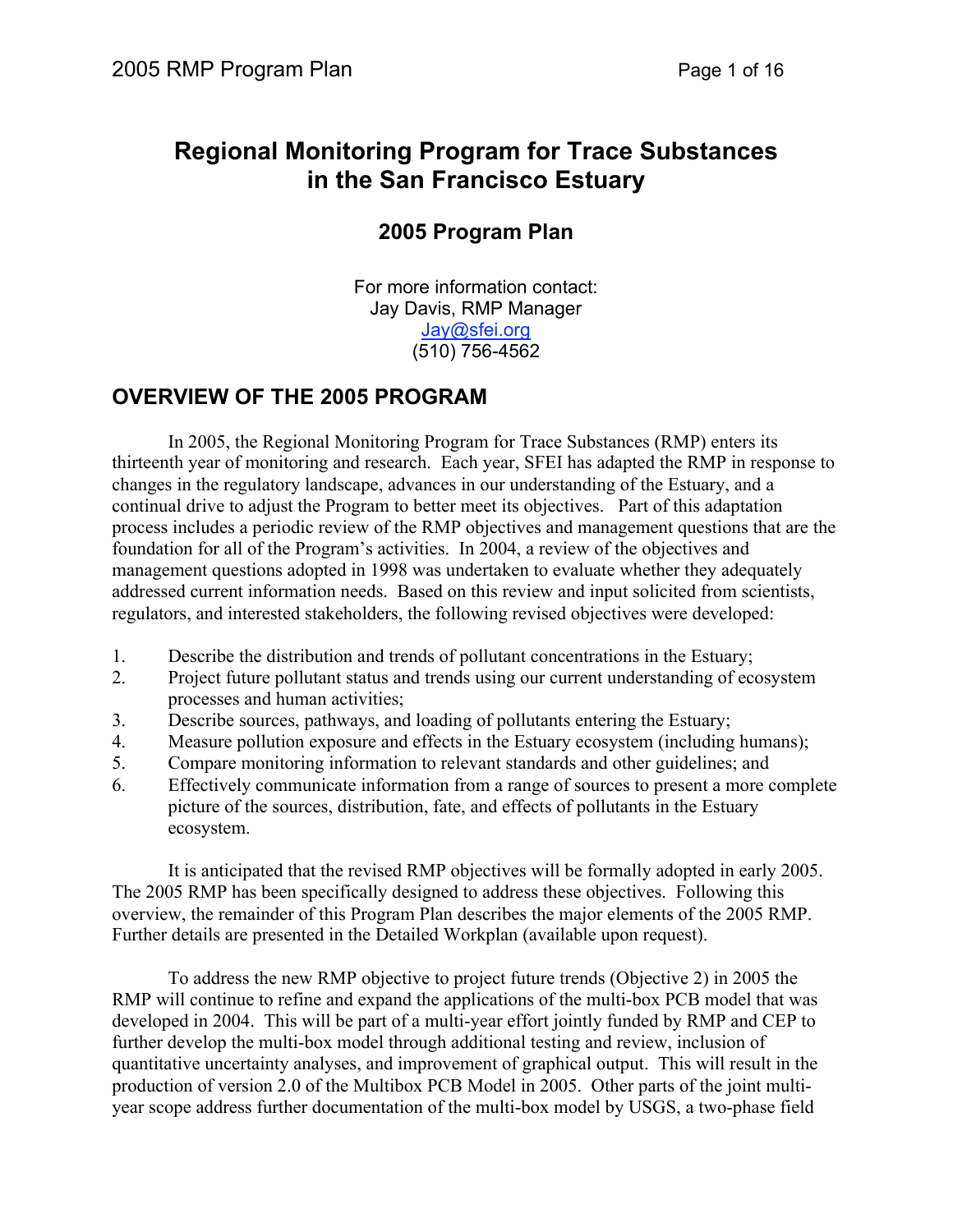## 2005 RMP Program Plan **Page 2 of 16** Page 2 of 16

study of sediment dynamics, and application of the model to three other pollutants. Work on one of the additional pollutants will occur in 2005. The pollutant to be modeled next will be determined through discussions of the TRC. The joint scope also calls for sampling to fill information gaps on the distribution of pollutants at depth in sediment and the dynamics of sediment mixing and exchange with the water column. The CEP will fund the first round of sediment sampling in 2005. If deemed necessary by the TRC, a second round of sampling funded primarily by the RMP will occur in 2006.

Three special studies in 2005 will enhance our understanding of the inputs to the Bay from tributaries. First, the Mallard Island Study is a study of contaminant loads from Sacramento and San Joaquin Rivers. This Special Study enters its fourth year in 2005. Sampling in 2005 and 2006 is being scaled back from that in previous years, and will characterize the loading of pollutants during the "first flush" - the first major flows of the year that carry a large proportion of the total annual load of pollutants. A report on the first three years of the study (2002-2004) will also be prepared in 2005. Plans are for the Mallard Island Study to then be dormant until another full scale sampling effort is conducted in 2009.

A second loading study is being conducted on the Guadalupe River to develop a better understanding of loads from small tributaries due to transport during storm events. Urban runoff is a primary source of pollutants in runoff from Bay Area small tributaries, and this study is providing critical information on the magnitude of urban runoff loads. This study began in 2003 with funding from the CEP, continued in 2004 with funding from the CEP and RMP, and is continuing in 2005 with funding from RMP, the US Army Corps of Engineers, and SCVURPPP. The RMP has earmarked funds for this study again in 2006.

The third tributary loading study is a small effort to identify sampling locations in watersheds that might be studied in the same manner that we are currently studying the Guadalupe River watershed.

Contaminated sediments are resuspended during dredging activities. At present, little quantitative information exists regarding the contaminant load delivered to the Estuary as a result of dredging and dredged material disposal, and subsequent uptake into the food web. A special study this year will quantify the importance of dredging and dredged material disposal on contaminant bioaccumulation in the San Francisco Bay food web. The study will build a conceptual model of contaminant transfer to benthic-foraging fish species from dredging activities, including in-Bay disposal, and identify the steps necessary to estimate the contribution of dredging activities to contaminants detected in fish.

The effects of contaminants on the San Francisco Estuary is an important area that will be addressed through several RMP elements in 2005 including the Episodic Toxicity element of the Status and Trends and the Exposure and Effects Pilot Study. Supplemental funding for work on episodic toxicity was obtained from the State Water Resources Control Board's PRISM Program to expand an evaluation of the impacts of changing pesticide usage (i.e., phasing out of chlorpyrifos and increase use of pyrethroids) in urban and rural watersheds on sediments in tributaries around the Bay. This project will specifically address sediment toxicity to freshwater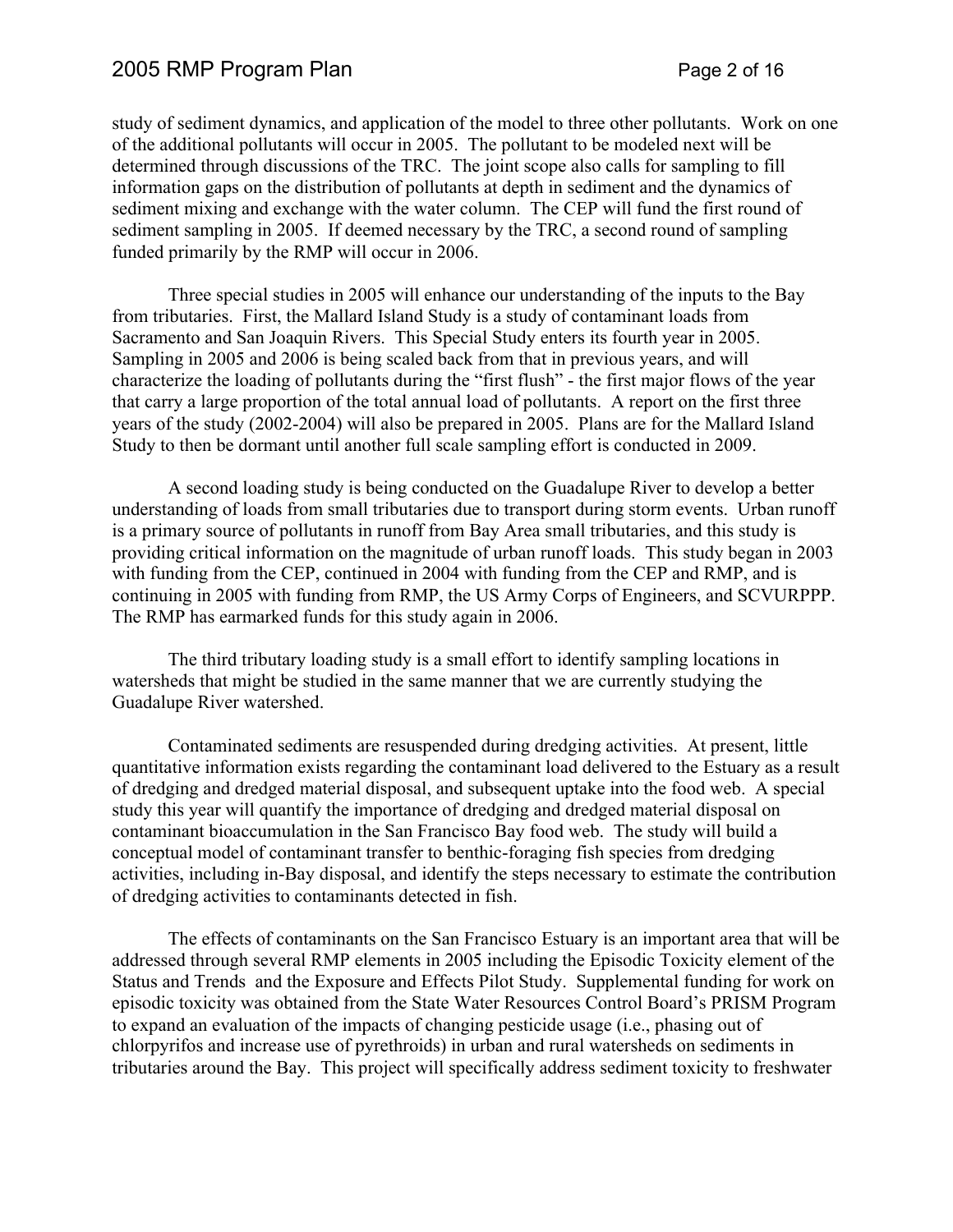### 2005 RMP Program Plan **Page 3 of 16** Page 3 of 16

and estuarine amphipods. The first round of sampling occurred in November 2004; the second will occur in April 2005.

The Exposure and Effects Pilot Study (EEPS) represents a second area of study on the effect of contaminants on the Estuary. As an indication of the importance of this work, the Steering Committee has extended funding for EEPS for two more years to 2008. Major elements of the EEPS for 2005 will include: an analysis of diving ducks for selenium, mercury, and organochlorines; a field study of mercury risks to clapper rails; funding of research on fish effects; and an assessment of sediment toxicity, benthos, and sediment chemistry. It is anticipated that the Exposure and Effects Workgroup will meet in early 2005 to develop a new multi-year plan.

In 2005, the RMP will continue to investigate emerging contaminants and their potential impact. This year, the RMP is jointly funding with the CEP a study of polybrominated diethers (PBDEs). The project will consist of a literature review to develop a conceptual model of the sources, pathways, and loading of PBDEs. Due to a dearth of information regarding the sources of PBDEs in the environment, the RMP will fund analysis of field samples to characterize inputs to the Bay. This project will also be coordinated with existing projects to obtain samples from small tributaries (i.e., the small tributary loading project will analyze stormwater for PBDEs and the Episodic Toxicity sampling will analyze sediment for PBDEs).

Another highlight of the 2005 Program will be the completion of a special study to evaluate the first ten years of the RMP. In discussions in 2004, it was decided to publish this technical synthesis as a special issue of the journal *Environmental Research*. Dr. Russ Flegal of UC Santa Cruz has agreed to edit the issue, which will include approximately 13 articles on water quality in San Francisco Bay. These articles will address an objective of the Program that has not yet been adequately addressed: the synthesis of RMP and non-RMP data into an integrated assessment of status and trends in contamination of the Bay and the effective communication of this information. The special issue will effectively communicate RMP information to the scientific community. These articles will also provide a rich resource for development of communication material for nontechnical audiences.

A highlight of the Status and Trends element of the RMP in 2005 will be the publication of the latest round of data from sampling pollutants in Bay sport fish. This sampling is performed on a three year cycle. Data from sampling conducted in 2003 will be published in 2005, and planning will begin on the next round to be conducted in 2006. Popular sport fish species, including striped bass, white croaker, and halibut were sampled for mercury, PCBs, organochlorine pesticides, and PBDEs. Additional sampling in 2003 was performed to determine mercury and PCB concentrations in additional fish species including brown smoothound shark, Chinook salmon, brown rockfish, anchovy, black surfperch, and walleye surfperch.

In other respects, the Program will continue on the new course (i.e., the initiation of the randomized sampling design) begun in 2002. Water and sediment will be sampled at a new set of locations as the RMP continues to fill in a picture of the spatial distribution of contamination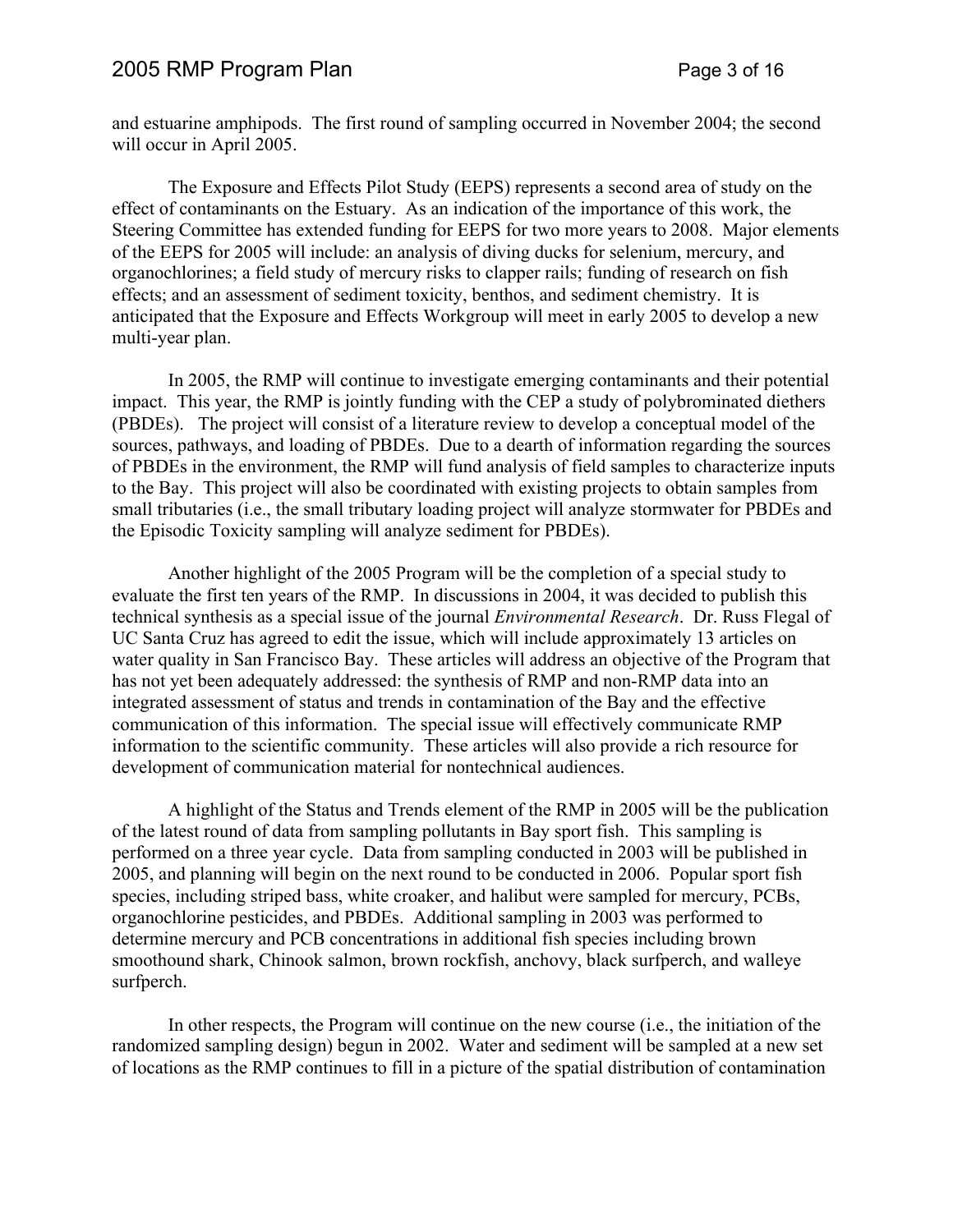# 2005 RMP Program Plan **Page 4 of 16**

in the Bay. Additional elements of the on-going program are discussed in more detail in the remainder of the Program Plan.

Guided by the new objectives and management questions, the RMP in 2005 will continue to strive to provide scientists, regulators and interested stakeholders with relevant and timely information that provides a sound basis for policies to protect water quality in the Bay.

# **TASKS**

# **1. Program Management**

The administration and management of the RMP requires a substantial effort from SFEI staff. Costs for this component of the RMP reflect the staff time required to manage finances and contracts, planning and coordination activities, and technical oversight of RMP products.

## **1.1 Internal Coordination**

This category provides SFEI staff time for coordination and liaison to program participants, program collaborators, Regional Board, and Steering and Technical Review Committees. This coordination is necessary to keep everyone involved in the RMP satisfied with the organization and efficiency of the RMP, to prepare for and facilitate critical decisions, outline issues, and to ensure that RMP activities complement and enhance other scientific efforts by Program Participants and the Regional Board (e.g., Clean Estuary Partnership). This task also includes the internal coordination of RMP staff (e.g., the coordination and technical oversight of different RMP tasks and training, as needed).

## **1.2 External Coordination**

External coordination promotes a comprehensive and coordinated understanding and monitoring of the Estuary through participation in work groups and committees outside of the RMP umbrella. Members of RMP staff participate in the Clean Estuary Partnership, Interagency Ecological Program (IEP), the Surface Water Ambient Monitoring Program (SWAMP), Regional Board 5 activities, Sacramento River Watershed Program, Northern California SETAC, CALFED, BASMAA, BACWA, LTMS, the Bay Delta Modeling Forum, and various TMDL work groups and committees. In addition, RMP staff is frequently asked to present guest lectures at universities and national working group meetings and to serve on advisory boards.

### **1.3 Contract and Financial Management**

Tasks in this category include all efforts related to tracking progress and expenditures on all budgeted items, including invoicing of Program Participants, tracking incoming and outgoing funds, accounting and working with the SFEI auditor, working with the Fiscal and Administration Subcommittee of the SFEI Board of Directors, providing financial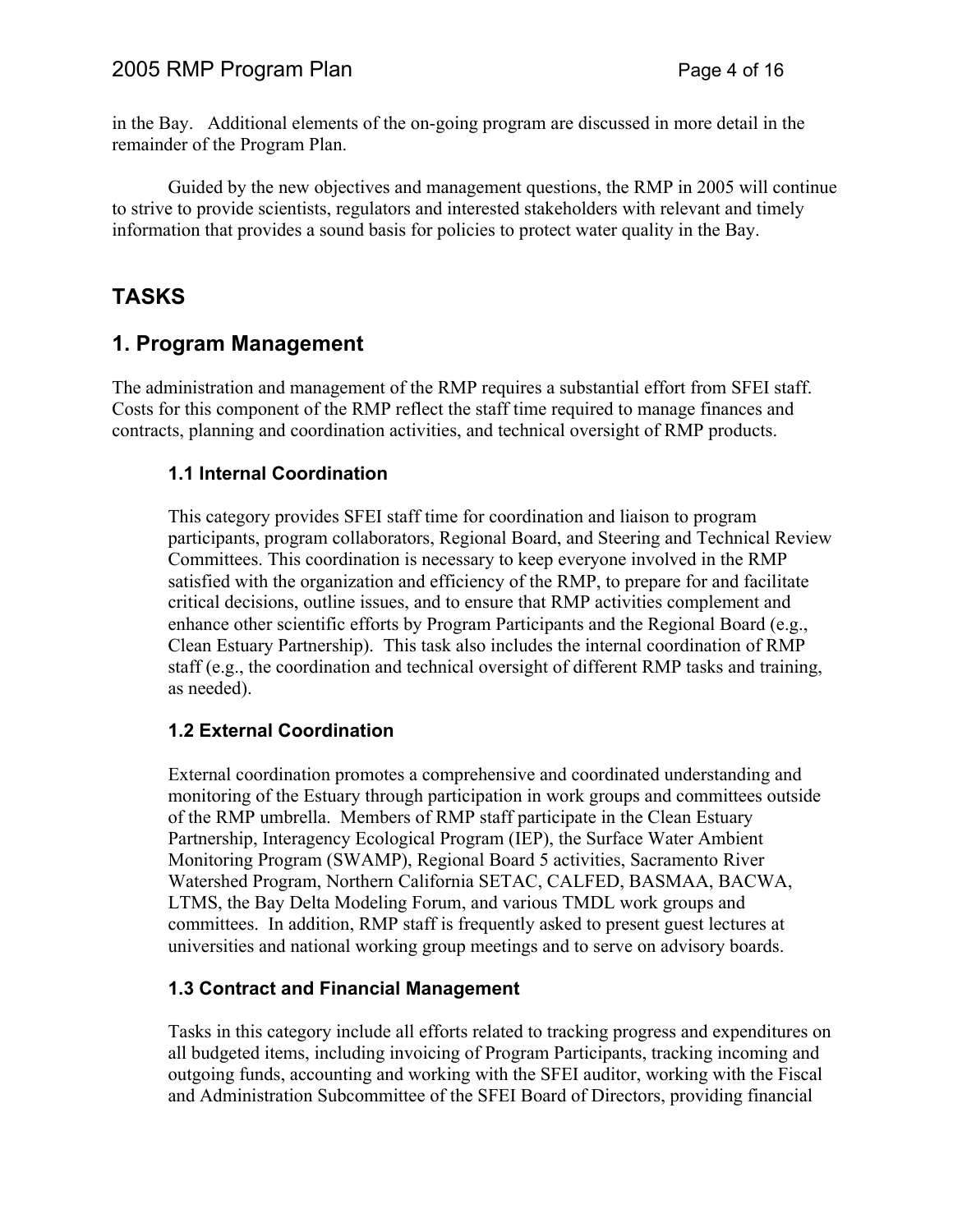status updates, and communicating with the Steering Committee on financial matters as needed. It also includes initiation of contracts after scopes of work have been negotiated, scientific oversight of products, coordination of field and laboratory components, troubleshooting, scheduling, and implementing course adjustments as necessary, costeffectiveness/performance evaluations of existing contractors and identifying potential new subcontractors as needed.

# **1.4 Program Planning**

Program planning for the RMP involves several tasks including Program Plan and Project Plan development, updating the five-year plan, proposal writing, RFP development, and development of scopes of work, both in-house and for contracts. With procedures in place for Pilot and Special Study selection and data interpretation, we will continue to place emphasis on documenting planning steps and assisting the Steering Committee and the Regional Board in prioritizing information needs, and adapting the Program to evolving management priorities.

# **2. Information Management and Dissemination**

To meet the RMP Objective: "Effectively communicate information from a range of sources to present a more complete picture of the sources, distribution, fate, and effects of contaminants in the Estuary ecosystem", all activities related to data management, RMP web-site maintenance, development of newsletters, the RMP Annual Meeting, presentations, and information transfer to a variety of audiences, including preparation of the RMP Annual Monitoring Results and the "Pulse of the Estuary", are included in this category.

## **2.1 Data Management**

The primary objective of this task is to manage, maintain, and improve the RMP database and to enable greater accessibility of data results. In 2004, the RMP Status and Trends database was converted into the Surface Water Ambient Monitoring Program (SWAMP) database format. The goal of converting the RMP database to SWAMP format is to make the data more accessible to regulators and researchers through the use of a standardized format.

The information management and dissemination goals for 2005 are as follows (listed in order of priority):

- Upload RMP analytical results from laboratories into the new database format (the State SWAMP database format) and continue to QA/QC these data to assure they are of high caliber;
- Continue maintenance of the web-based data access tool that was developed in 2004;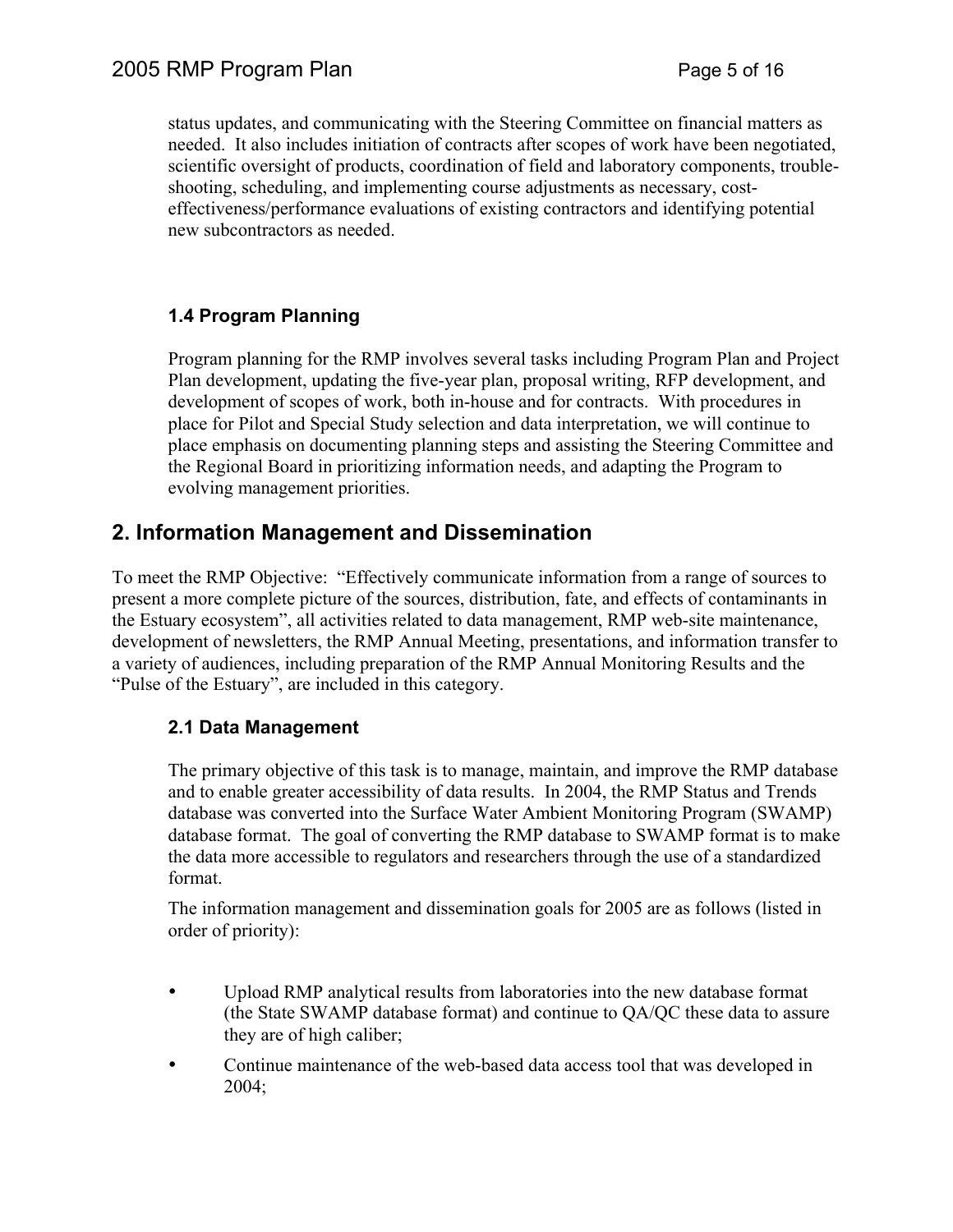# 2005 RMP Program Plan **Page 6 of 16** Page 6 of 16

- Develop a method for Status and Trends laboratories to submit data via the web;
- Develop tools to increase the efficiency of QA/QC review;
- Upload select datasets from RMP Pilot & Special Studies (or other studies) into the new RMP SWAMP database.

# **2.2 RMP Web Site**

The RMP web site is assuming an ever-increasing role in making data, technical reports, newsletters, bibliographies, Powerpoint presentations, and other documentation available. This task includes: 1) the publication of RMP Annual Monitoring Results, which is distributed via the RMP web site; 2) conversion of most RMP reports into appropriate publication quality formats for quality printing and/or for distribution on our website, 3) maintenance of web directories and updating the RMP publications list to allow easy access; and 4) maintenance and improving the overall design of the RMP web site.

# **2.3 Information Dissemination**

The RMP will continue to produce newsletters and other public documents. We will continue to take advantage of existing venues for information distribution, such as newsletters of participating agencies, the NEP newsletter, ESTUARY, and the IEP newsletter. As appropriate, fact sheets, briefing papers, and formal presentations to community groups and other organizations, and scientific conferences will also provide information about the RMP and its findings. This task also includes work related to planning and executing the RMP Annual Meeting.

# **2.4 Annual Reporting**

This task involves preparation of the Annual Monitoring Results for distribution on the web and compact disk (as requested), as well as writing, editing, and publishing the "Pulse of the Estuary." In calendar year 2005, the 2003 edition of the Annual Monitoring Results will be completed, and work on the 2004 edition will begin.

# **2.5 Quality Assurance and Quality Control**

This task includes three main elements: 1) evaluating the quality of data generated by analytical labs; 2) updating the QAPP and protocol documentation; and 3) coordinating intercomparisons and other efforts to improve the quality of RMP data. A review of the data from the "new analytes" (e.g., PBDEs, nitro musks, and nonylphenols) will be conducted and recommendations regarding the continued monitoring of these substances will be made.

# **2.6 Data Integration**

This category provides resources for staff activities that focus on integration of data from the RMP and non-RMP studies of contaminants in the Bay, and on synthesis of all of this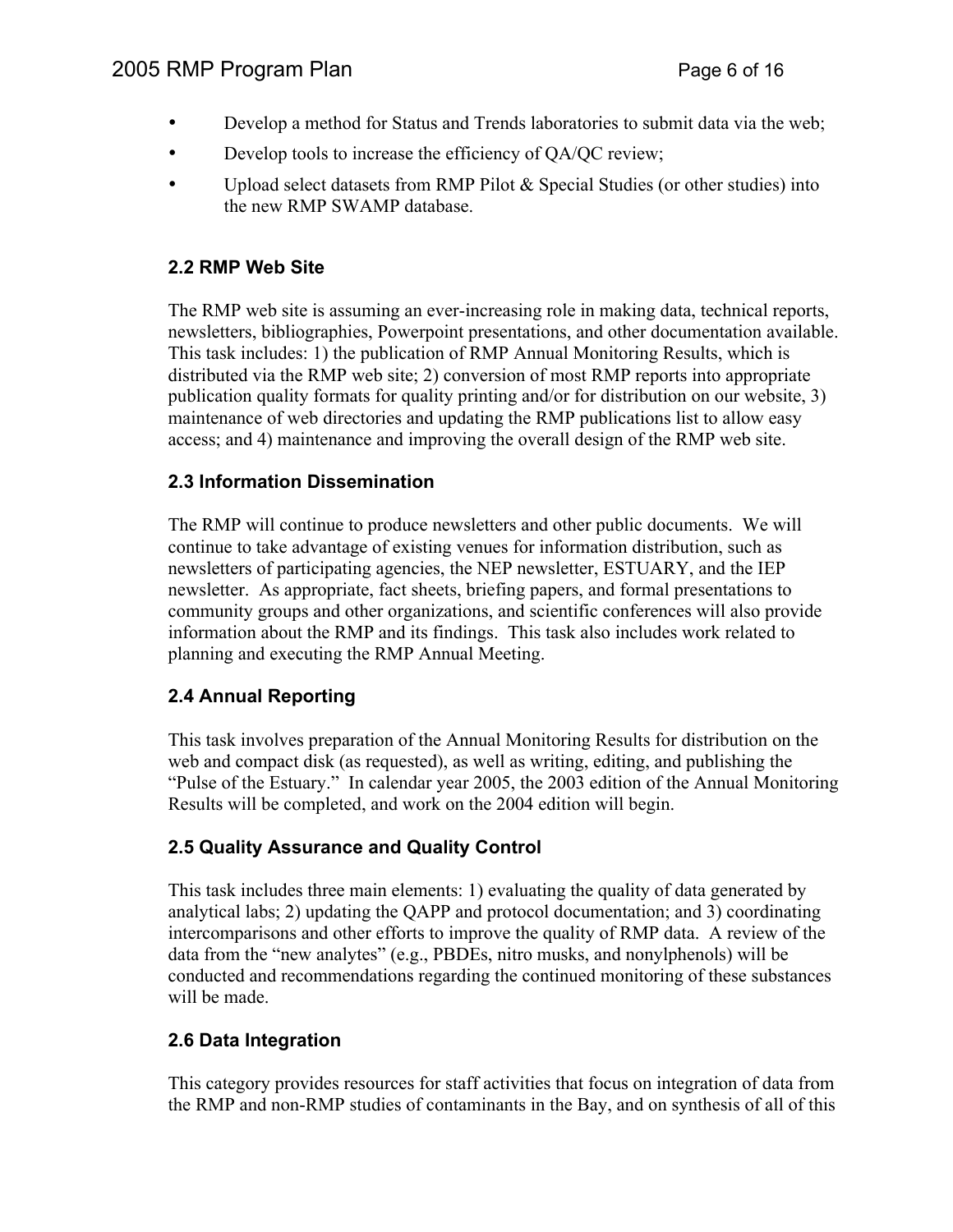information in evaluations of past trends, present status, and projected future trends. Other sources of information on Bay contamination include USGS studies, SWAMP, CALFED, EMAP, NOAA's Status and Trends Program, and the Clean Estuary Partnership (CEP). Prediction of future trends depends on an ability to model contaminant fate in the ecosystem. For the past several years, the RMP has been developing mass budget models of priority contaminants. Such models are valuable in summarizing the existing state of knowledge, synthesizing information from the RMP and other programs on contaminants in San Francisco Bay, predicting the response of contaminant concentrations in the Bay to management actions and natural processes, identifying and prioritizing data gaps, and communicating RMP results.

Some tasks begun in 2004 will be completed in 2005. In 2004, a significant advance was made with the development of a draft technical report on a multibox model for PCBs. A final report and a journal manuscript on this work will be produced in 2005. A journal manuscript on the one box model for legacy pesticides will also be completed.

A multi-year scope of work for fate modeling and field studies in support of fate modeling has been developed that is proposed for joint funding by the RMP and CEP. This scope calls for close coordination between these programs. Part of this scope includes further development of the multibox model for PCBs in 2005. Development of version 2.0 of the model is planned, with the key improvements being a thorough testing and review of the model, the addition of a quantitative uncertainty analysis, and continued development of graphics. The lead on this work will be Tetra Tech (funded by CEP), with support from SFEI (funded by RMP) for running the model and creation of graphics. Other parts of the joint multi-year scope address further documentation of the multibox model by USGS, a two-phase field study of sediment dynamics, and application of version 2.0 to other pollutants – modeling of two pollutants would be funded by RMP and one would be funded by CEP. Work on one of the additional pollutants (funded by RMP) would begin in 2005. Total mercury is proposed as the pollutant, subject to TRC and TC discussion and approval.

Other tasks to be completed under data integration include: developing a San Francisco Estuary Contamination Index and evaluating wetland benthic data that were collected as part of the West Coast EMAP program to determine whether new benthic assessment tools are needed.

Estimated cost of this task: \$85,000

# **3. Status and Trends Monitoring**

The Status and Trends (S&T) Monitoring Program is comprised of four program elements: longterm water, sediment, and bivalve monitoring; Episodic Toxicity monitoring; Sport Fish Bioaccumulation, and the USGS hydrographic and sediment transport studies.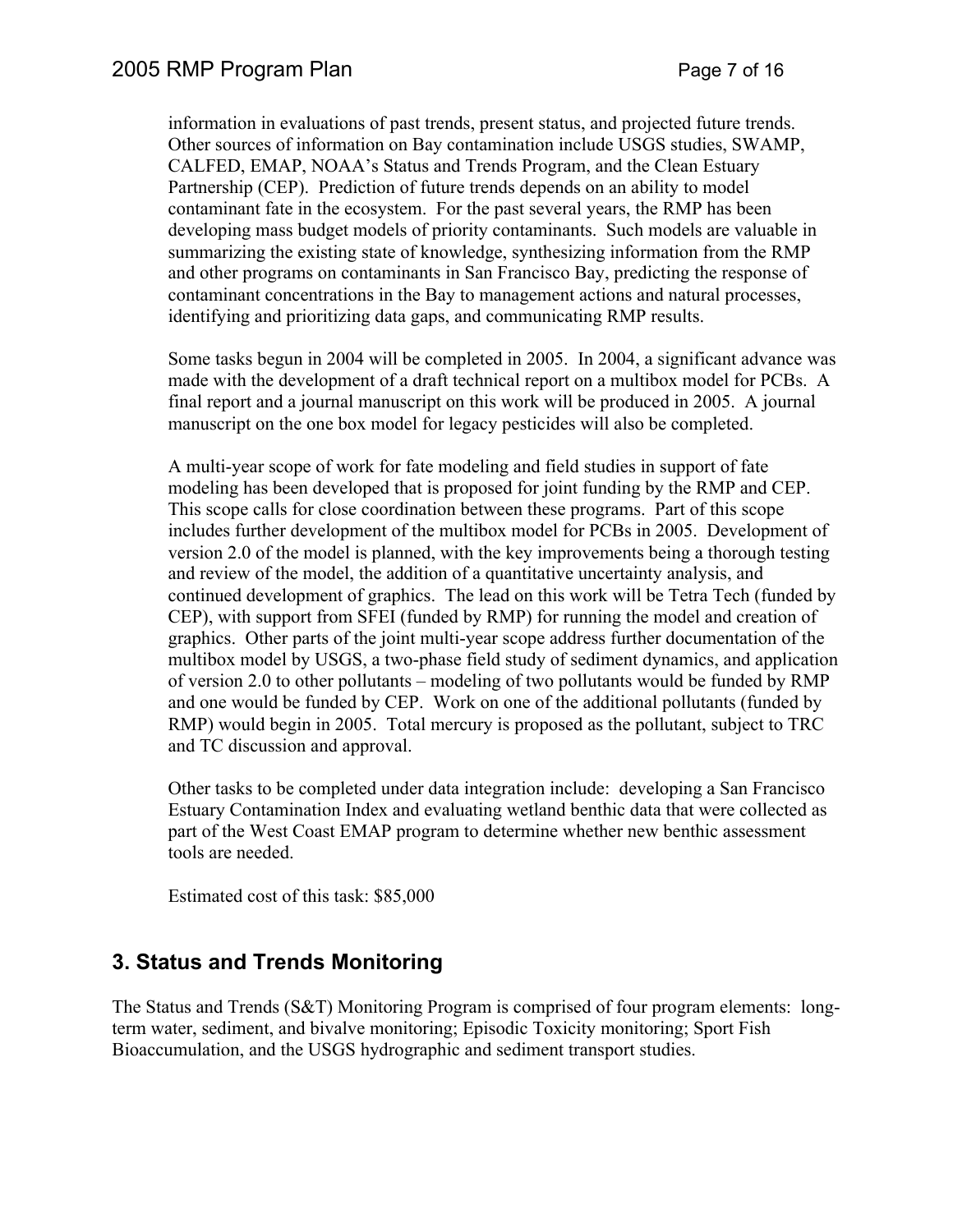The 2005 RMP sampling will mark the fourth year of the new sampling design. The S&T monitoring program for water and sediment was significantly revised in 2002. A long-term plan for implementing this design, including a 20-year cycle of rotating panels, has been implemented. The new design follows the EMAP example of a randomized design capable of addressing questions related to a representative characterization of contaminant concentrations in water and sediment. With two minor exceptions, the bivalve bioaccumulation component of the S&T, however, remains largely unchanged (i.e., the bivalve program will continue to sample the historical sites). First, as a result of sampling only in the summer, only one test species (*Mytilus*) will be used. At the two river sites, the resident clam species (*Corbicula*) will be used. Second, analyses of trace elements has been reduced.

The S&T monitoring program is supplemented by the short-term Special and Pilot Studies that are designed to answer specific management questions or to test on a small scale the efficacy of new monitoring approaches or methodologies, for possible inclusion in the S&T program.

Water, sediment, and bivalve bioaccumulation sampling for the S&T monitoring program now occurs once a year in the summer. Summer has been selected for sampling because inter-annual variation due to natural variables, primarily freshwater inflow, is minimized during this period. The number of S&T monitoring stations varies by segment for water and sediment measurements based on current Regional Board management priorities, statistical power achieved for key contaminants, and fiscal considerations. In addition, five historical water stations and seven historical sediment stations are sampled to maintain time series for long term trend analyses.

## **3.1 Water and Sediment Chemistry and Bivalve Bioaccumulation**

#### *Water Chemistry*

Conventional water quality, trace metals, and trace organics sampling in water will occur during the dry season at 33 stations throughout the Estuary. The analyte list for trace elements and organics will remain the same as in 2004 with the exception that all but one of the "new analytes" measured in 2002 and 2003 will dropped (PBDE will be retained.) Pending approval by the TRC, polycyclic nonylphenols, octylphenols, and alkylphenol polyethoxylates may also be included.

#### *Sediment Chemistry*

Sediment samples will be collected during the dry season. Sediment chemistry will be analyzed at 40 random sites and seven fixed sites. The 2005 analyte list for sediment will be similar to 2004 with the exception that all but one of the "new analytes" will be eliminated (PBDEs). Nonylphenols, octylphenol, and alkylphenol polyethoxylates may be added pending TRC approval.

#### *Bivalve Bioaccumulation*

The bivalve monitoring component maintains the long-term database started by the State Mussel Watch Program. Because of logistical complexities, a randomized design is not feasible. Transplanted bivalves will be deployed at nine stations, with the mussel species (*Mytilus californianus).* As has been done since 1999, resident *Corbicula* will be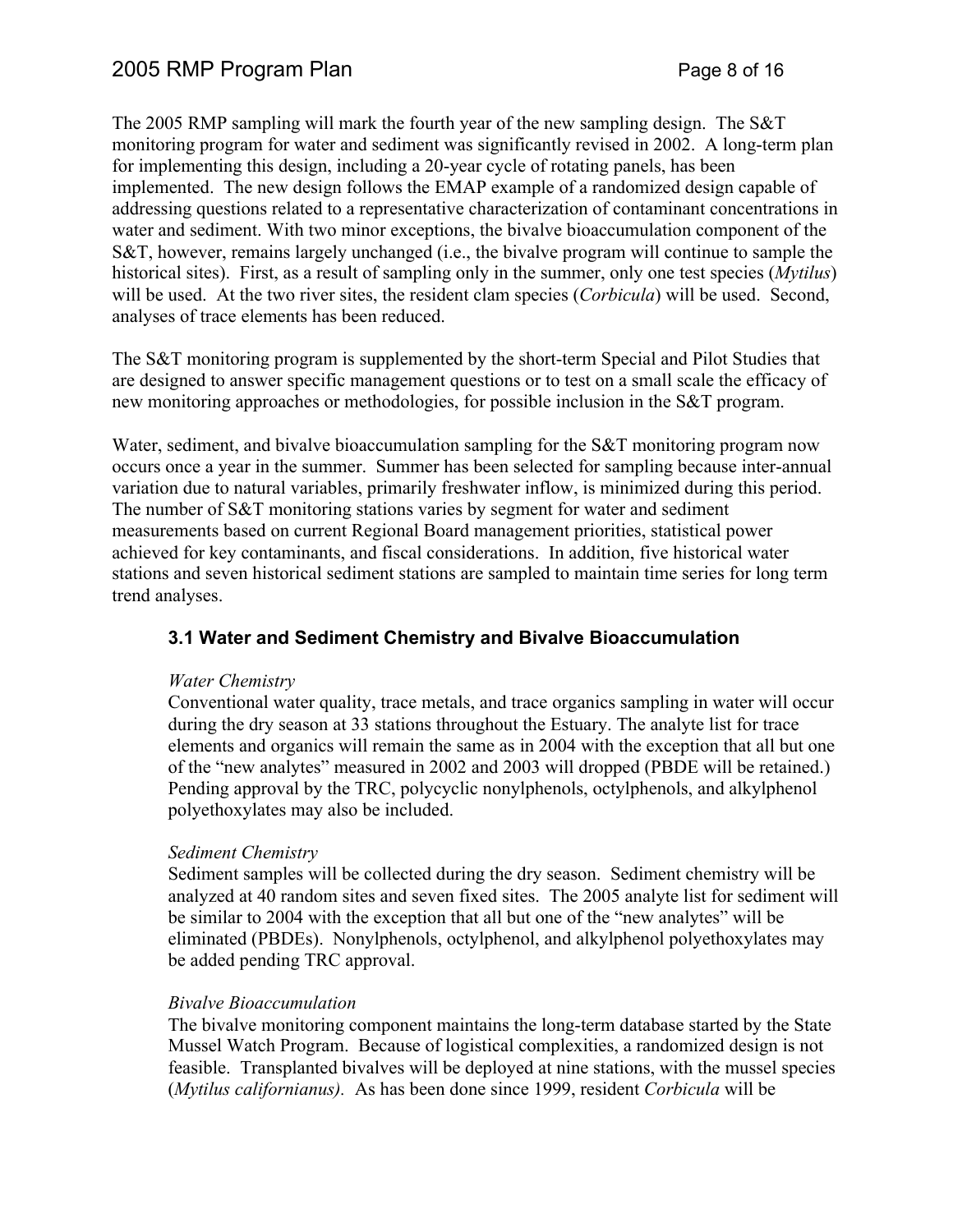collected from the Sacramento and San Joaquin River stations (BG20 and BG30). As with sediment and water, it is sufficient to analyze tissue concentrations in bivalves once per year during the dry season when Estuary conditions are more consistent on an interannual basis, to meet the trend evaluation and guideline comparison objectives. The analyte list for organics for 2005 will be similar to 2004 with the same changes in the "new analyte" list and the possible addition of polycyclic nonylphenols, octylphenol, and alkylpolyethoxylates pending TRC approval.

### *Toxicity*

Because the RMP S&T aquatic toxicity monitoring in the Estuary has shown little toxicity over the past several years, aquatic toxicity sampling has been scaled back to a screening effort every four to five years. The next sampling is set to occur at a subset of random sites in 2005. Details of this sampling effort will be developed in the spring of 2005.

RMP S&T sediment toxicity monitoring will continue as in previous years. Sediment toxicity measurements will be made at 27 sites in the Estuary (20 randomly allocated sediment chemistry stations and seven historical RMP sampling sites). Toxicity tests will be conducted with *Eohaustorius* (a solid phase test with survival as the endpoint) and *Mytilus* (an elutriate test with normal larval development as the endpoint). TIEs will be conducted in samples that show significant toxicity.

# **3.2 Episodic Toxicity Monitoring**

In the 2004/05 wet season, the Episodic Toxicity Program of the RMP began a study to evaluate the potential toxic effects of sediments in six tributaries around the Estuary. This project is part of a combined study that is partially funded with a state PRISM grant awarded to SFEI in September of 2004. The purpose of the study is to investigate potential sediment toxicity to both freshwater and estuarine amphipods to sediments from six tributaries around the Estuary whose land uses include varying combinations of urban and agricultural practices. Bedded surface sediments will be collected targeting recently deposited sediments for toxicity and chemical analyses. A suite of California Toxics Rule priority pollutants, sediment grain-size, total organic carbon, and additional pollutants of concern (including pyrethroids and polybrominated diphenyl ethers (PBDEs)) will be characterized for each tributary.

In the Fall of 2005, the RMP toxicity workgroup will continue discussions on re-scoping the episodic toxicity component after reviewing the preliminary results from the 2004/05 sediment tributary study.

## **3.3 Sport Fish Bioaccumulation Monitoring**

Sport fish sampling in the RMP began in 1997 and occurs on a three-year cycle. Sampling for 2003 was completed in August 2003. Popular sport fish species, including striped bass, white croaker, and halibut will be analyzed for mercury, PCBs, and organochlorine pesticides. Due to potential human health concerns, rising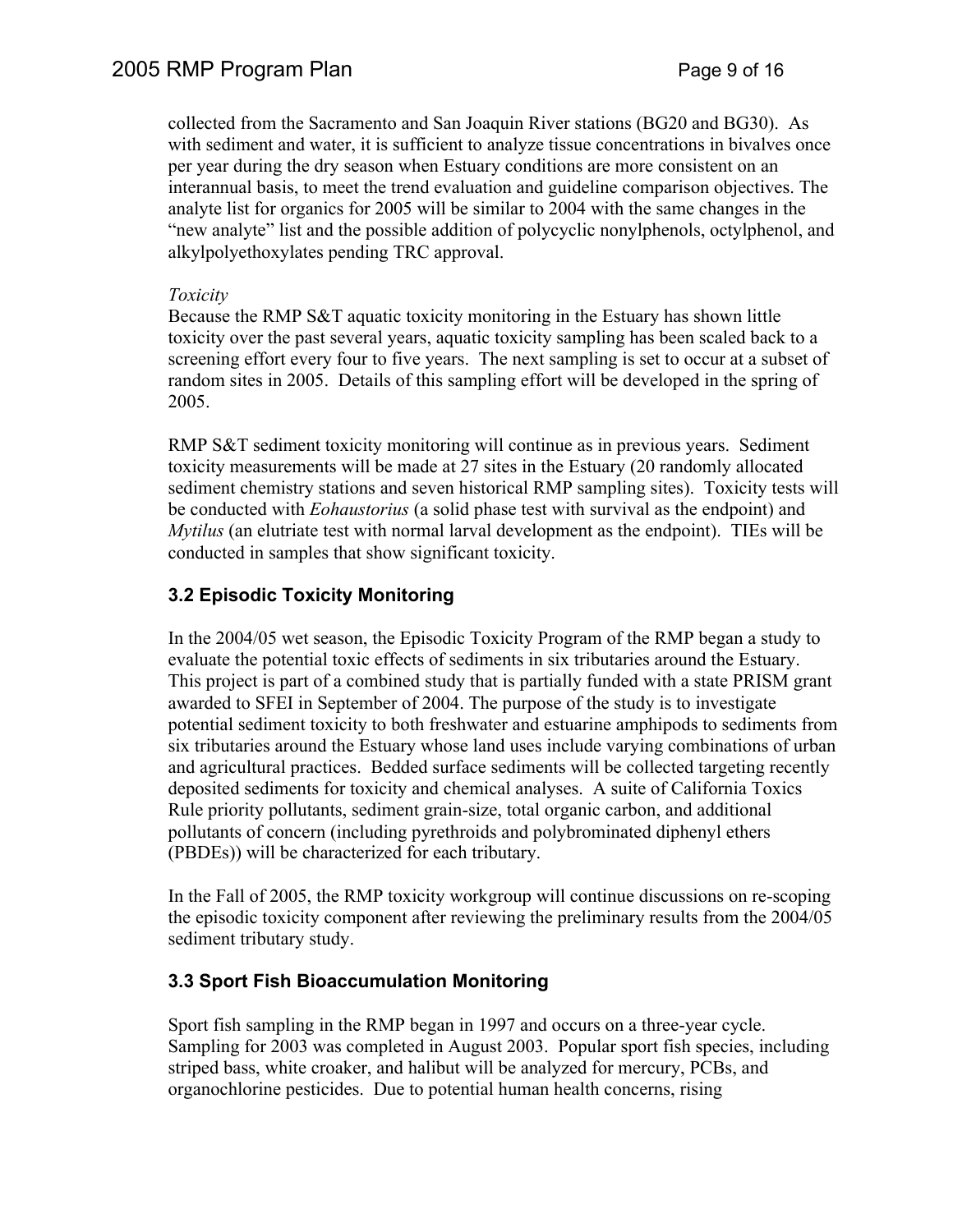concentrations, and their inclusion on the 303(d) watch list, PBDEs will also be analyzed in 2003 in some of the species. A special study in 2003 will also determine mercury and PCB concentrations in additional fish species that may pose hazards due to human consumption. The additional species targeted include brown smoothound shark, Chinook salmon, brown rockfish, anchovy, black surfperch, and walleye surfperch. Resources for the 2003 fish tissue monitoring component were set aside in 2001 and 2002 to lessen the budgetary impact in the 2003 monitoring year.

# **3.4 U. S. Geological Survey Participation**

The United States Geological Survey has been a collaborating agency in the RMP since the beginning of the Program and has contributed in-kind services through Department of Interior funding, IEP funding, and other sources to enhance the RMP financial contributions designed to address basic hydrographic and sediment transport processes. An understanding of these basic processes is necessary to interpret the patterns and dynamics that are emerging from the RMP database on chemical indicators of water quality condition. The funds contributed by the RMP are generally less than half of the overall USGS costs to conduct both monitoring components outlined below.

### 3.4.1 Sediment Dynamics in San Francisco Bay

This study will be conducted by the USGS in Sacramento. The Principal Investigator is Dr. David Schoellhamer.

From 1993 to 2004, this element of the RMP focused on monitoring and understanding suspended sediment dynamics in the Estuary. This work has yielded many insights into sediment and contaminant dynamics in the Estuary, as summarized in an article by Dr. Schoellhamer in the 2003 Pulse of the Estuary. In 2005, this component is being evaluated to determine whether it can be modified in response to improvements in understanding over the past 10 years and the increased emphasis in recent years on modeling the long term fate of contaminants in the Estuary. One area where better information is clearly needed is bedded sediment dynamics, include long term trends in deposition and erosion and mixing of the active sediment layer. Another aspect of this project will be continued development of a multi-box model of contaminant fate, with USGS providing the foundation of the model by describing water and sediment movement and assisting SFEI in linking this to contaminant movement.

### 3.4.2 Hydrography and Phytoplankton

This study will be conducted by the USGS in Menlo Park. The principal investigator is Dr. Jim Cloern.

This study will continue its measurement program in support of the RMP, with monthly water sampling in 2005 to map the spatial distributions of basic water quality parameters along the entire Bay-Delta system. Measurements will include salinity, temperature and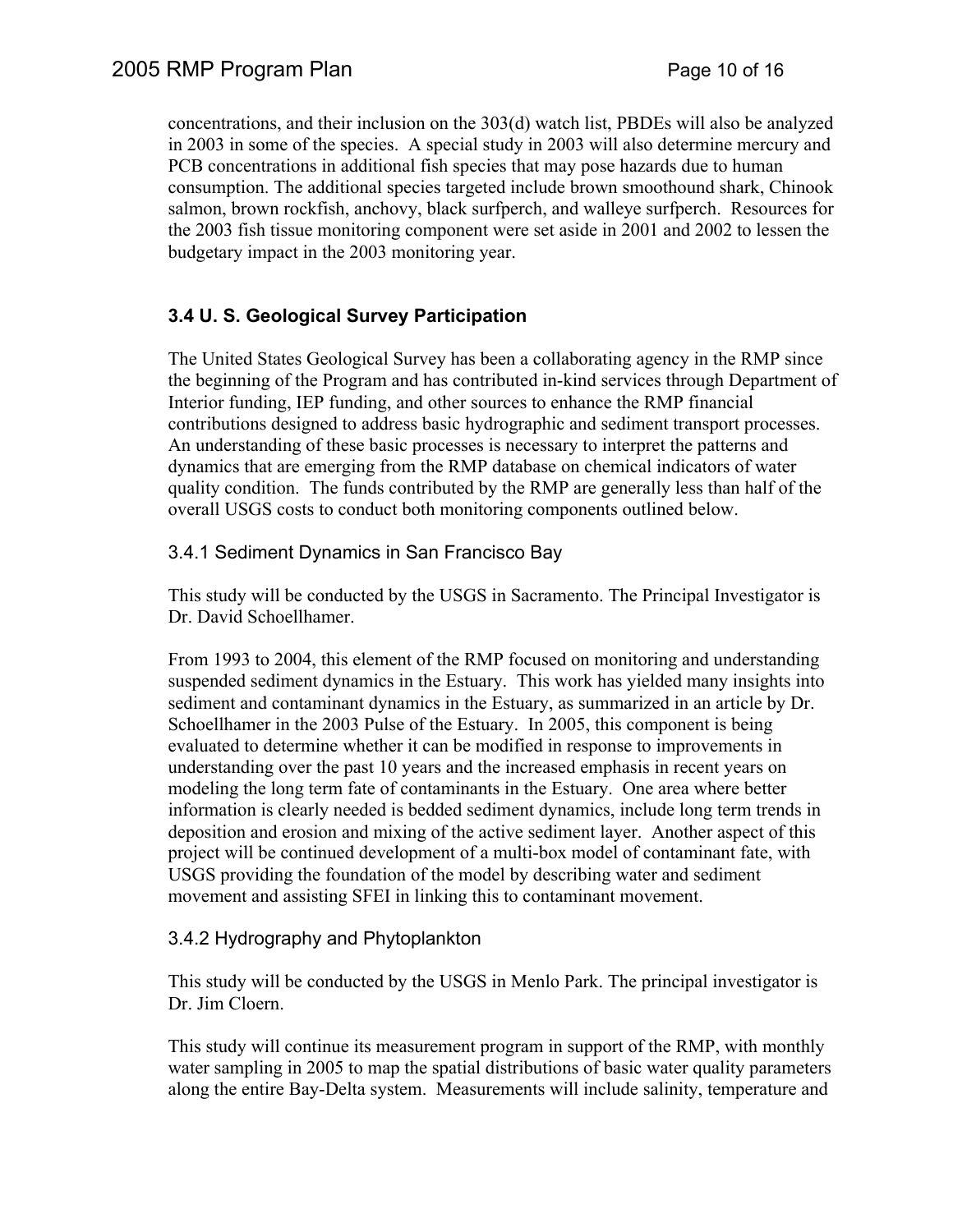dissolved oxygen, which influence the chemical form and solubility of some trace contaminants; suspended sediments and phytoplankton biomass, which influence the partitioning of reactive contaminants between dissolved and particulate forms. This basic information is required to follow the seasonal changes in water quality and estuarine habitat as they influence biological communities and the distribution and reactivity of trace contaminants. Highlights from this work were described by Dr. Cloern in the 2003 Pulse of the Estuary. Hydrographic and phytoplankton sampling will be coordinated with other elements of RMP sampling.

# **3.5 Status and Trends Monitoring Field Work**

This work element includes SFEI staff involvement in Status and Trends Monitoring on board ship and general sampling support. SFEI staff collect water samples for analysis of trace organics, and assist with sediment collection and bivalve retrieval operations.

# **4. Pilot Studies**

## **4.1 Mercury Deposition Network**

The Air Deposition Pilot Study was suspended after metals and PAH/PCB data were incorporated into the mass budget models. The only remaining component is the measurement of rain samples for mercury to continue as part of the national Mercury Deposition Network through 2004, after which a decision will be made annually as to whether or not to continue data collection. For 2005, the TRC has elected to fund this project. The project includes SFEI staff time for sampling and trouble-shooting assistance, participation in site audits, and coordination with City of San Jose staff as necessary. The City of San Jose is providing in-kind sampling assistance, with samples being shipped to the MDN laboratory.

Estimated funding level: \$18,000 per year; in-kind services estimated at \$45,000.

## **4.2 Exposure and Effects Pilot Study**

The RMP in 2005 will continue a Pilot Study of contaminant exposure and effects in the Bay. The Exposure and Effects Advisory Panel assembled to guide this study has recommended a narrowed focus on the following topics: fish, birds, seals, benthos, and toxicity. The 2003 RMP Program Review Panel recommended an increase in the Exposure and Effects Pilot Study (EEPS) budget and stated that biological effects research should be a priority. In response to this concern, the SC allocated \$200,000 for the EEPS for 2005. This includes funds for SFEI labor, subcontractors (e.g., analytical laboratories), and grant proposal development. Also in response to the Review Panel recommendation, the SC and TRC extended the duration of the study for another two years (through 2008).

The Study is multifaceted, and has included a variety of different exposure and effects indicators of beneficial use impairment. In 2003 and 2004, EEPS work was scaled back.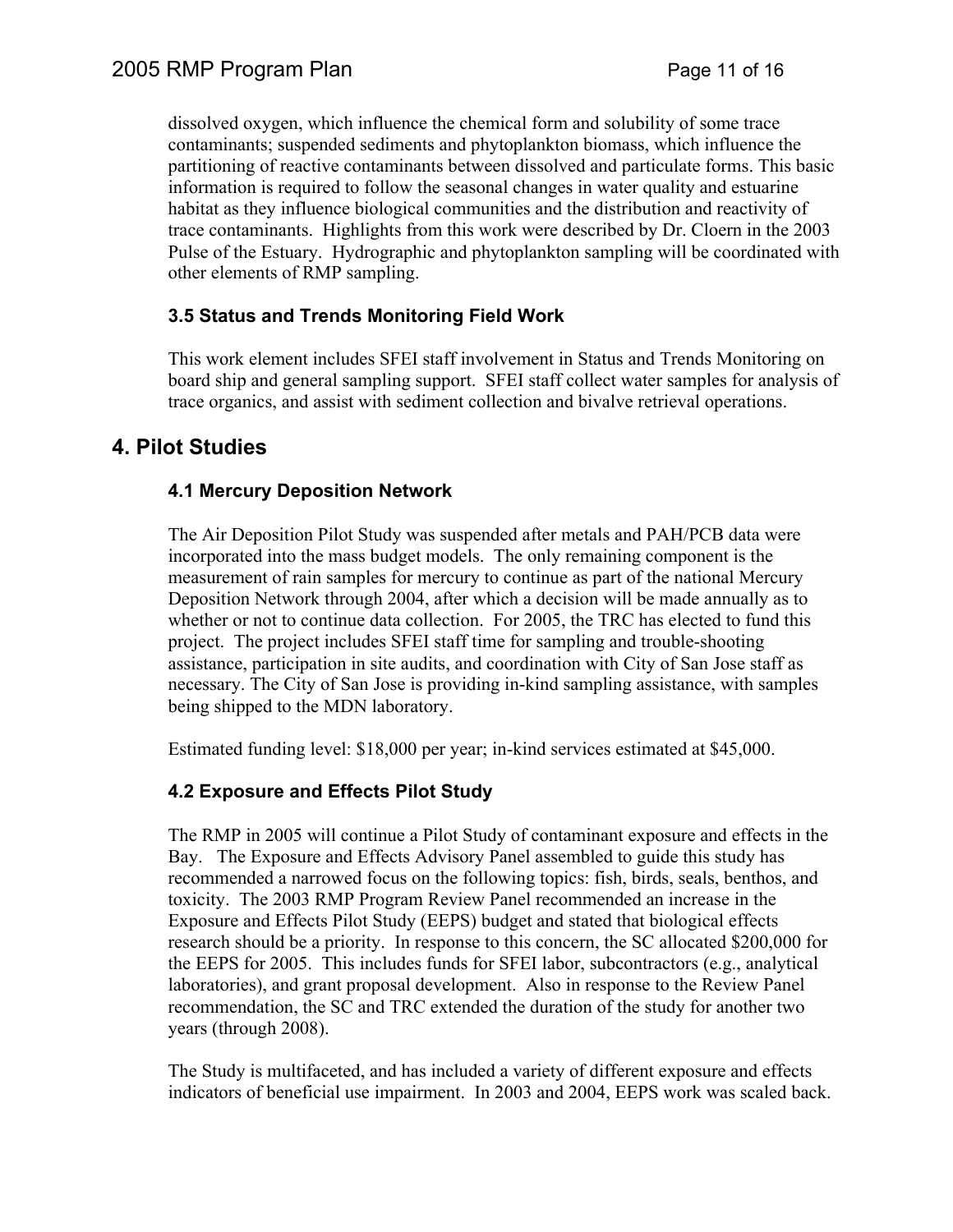In 2004, indicators tested included cormorant eggs (chemical trend indicators), mercury concentrations in harbor seals (exposure and effects indicators), sediment dose-response sensitivity testing comparing laboratory and resident amphipod species, and benthic community evaluations using a multi-metric approach (effects). Diving duck samples (human health indicator) were also collected in 2004. However, due to a freezer malfunction, the samples were compromised and it was decided not to analyze these samples. In 2004 the Exposure and Effects Advisory Panel met and provided input on a conceptual framework for the study that was developed at the Panel's request.

The EEPS will return to its full funding and activity level (\$200,000) in 2005. The Exposure and Effects Workgroup will meet in early 2005 to develop a new multi-year plan. Several projects discussed by the Workgroup in the past will be considered for funding in 2005:

- Diving duck analyses for Selenium (Se), Hg and organochlorines;<br>• A field study on mercury risks to clanner rails:
- A field study on mercury risks to clapper rails;<br>• Funding of work on fish effects (an RFP for thi
- Funding of work on fish effects (an RFP for this will be developed early 2005);
- Report on sediment toxicity, benthos, and sediment chemistry in San Francisco Bay from RMP and EMAP (possibly NOAA) data.

Estimated funding level: \$200,000 for 2005, 2006, 2007, and 2008.

### **4.3 Winter Pilot Study**

The primary purpose of this Pilot Study in 2005 is to comply with an NPDES permit provision for ambient water monitoring for dischargers in the San Francisco Bay area. Estuarine water will be sampled at three historical RMP stations (i.e., Sacramento River (BG20), Yerba Buena Island (BC10), and Dumbarton Bridge (BA30)) during the 2005 winter season (February 2005). These water samples will be analyzed for contaminants on the California Toxics Rule priority pollutant list.

Wet weather S&T contaminant monitoring is an important element of the RMP. At the present time, the core monitoring program, S&T, occurs during the dry season, and seasonal variation is not captured by this sampling plan. The results from this Pilot Study will enable SFEI to evaluate the importance of seasonal variation. Seasonal contaminant monitoring results have been an important resource provided to environmental managers of Region 2 for use in NPDES permitting and the 303(d) listing processes.

A workgroup will be convened in 2005 to determine additional needs for winter sampling within the RMP.

## **5. Special Studies**

## **5.1 Contaminant Loads from the Sacramento and San Joaquin Rivers**

As outlined in the Sources, Pathways, and Loadings Workgroup Report (Davis et al. 1999), large uncertainties exist with regard to loading estimates from the Sacramento and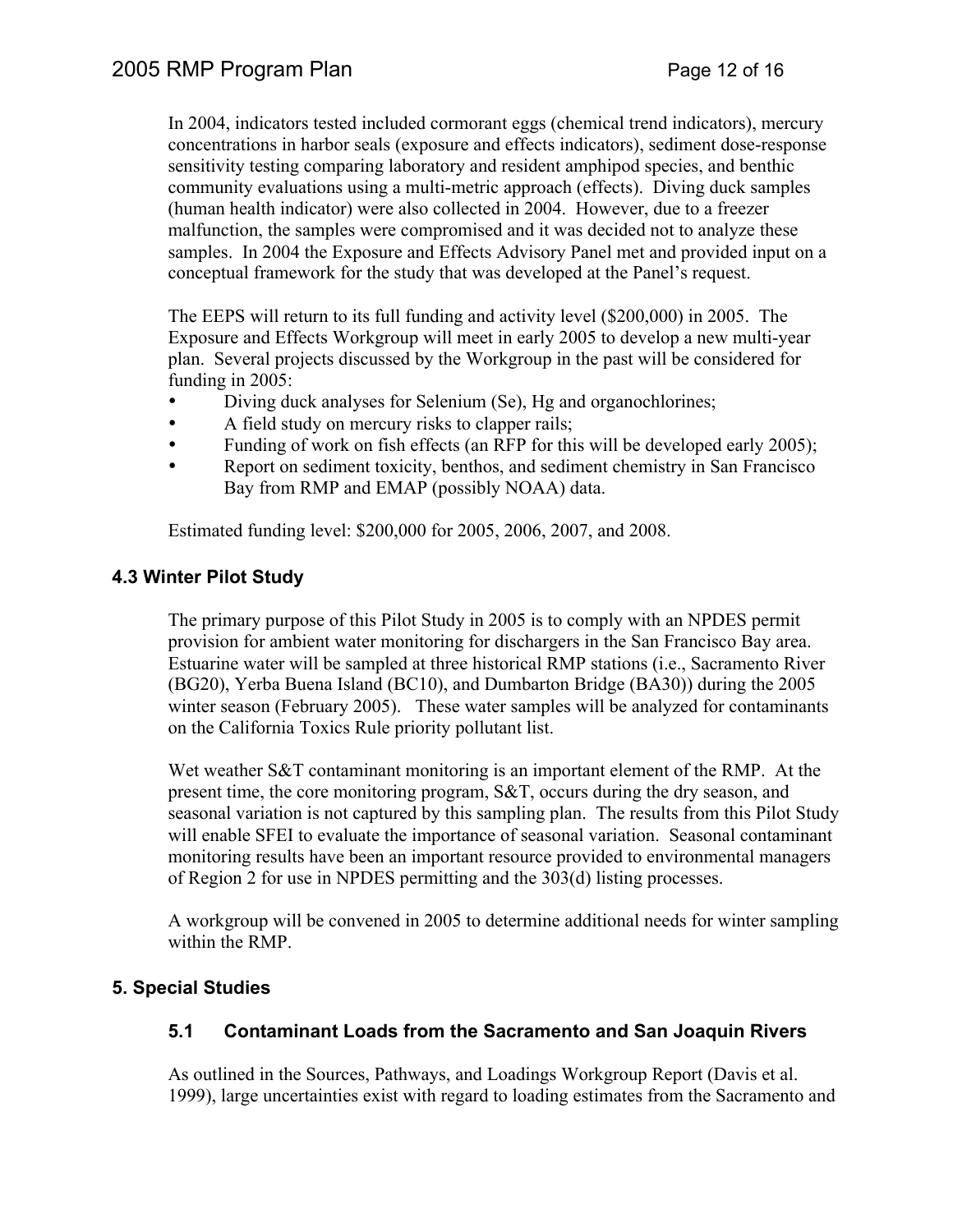San Joaquin rivers. During 2004, nine years of sediment data were analyzed and sediment loads estimated. The results were written up in a revised sediment section of the "*Mallard Island Progress Report*" and also submitted to the *Journal of Hydrology* for review and publication. In addition, we completed a chapter in the progress report on Hg and a further chapter on trace organics loads. These new analyses suggest that our previous estimates for both suspended sediment load and Hg load were high and this has greatly affected the implementation recommendations in the recently released Hg TMDL report (Johnson and Looker, 2003). The question remains as to how accurate are our estimates. The San Francisco Bay is listed (Clean Water Act 303(d)) as impaired for mercury, selenium, PCBs, and chlorinated pesticides. This study aims to address information gaps associated with loadings of these substances (with the exception of selenium) so that a better understanding of relative inputs from urban point and non-point sources, erosion and resuspension in the Bay, and the inputs from the Central Valley rivers can be developed. The RMP TRC endorsed the continuation of the study in future years with the following work plan:

| Water Year 2005    | Sample "first flush" only and use contingency funds to sampling<br>floods larger than $150,000$ cfs as necessary $(\$21,000$ subcontracts<br>$+$ \$5,000 SFEI labor)                                                                             |
|--------------------|--------------------------------------------------------------------------------------------------------------------------------------------------------------------------------------------------------------------------------------------------|
| Calendar Year 2005 | Complete "final report" on the first three years of the study (data<br>from WY 2002, 2003, and 2004) (\$30,000 SFEI labor)                                                                                                                       |
| Water Year 2006    | Sample "first flush" only and use contingency funds to sampling<br>floods larger than $150,000$ cfs as necessary $(\$21,000$ subcontracts<br>$+$ \$5,000 labor) and report the results and interpretation for five<br>years of data $(\$35,000)$ |
| Water Year 2009    | Sample all floods during the season and report results and<br>interpretation $(\$115,000)$                                                                                                                                                       |

Funding level: \$51,000 for 2005.

## **5.2 Ten Year Synthesis of Contaminant Status and Trends**

In 2003, the RMP status and trends data from 2001 became available, completing the nine year period employing the original fixed station RMP design. The end of this initial era of the RMP marks an appropriate time to perform a thorough, definitive analysis of the data generated with the original Status and Trends Program design. Nine years of monitoring also represents a substantial body of work for the other aspects of the RMP, and a synthesis of these findings from these elements is also worthwhile at this time. In addition, the last synthetic overview of contamination in the Estuary was completed in 1991 (Davis et al. 1991), and Bay contamination, and understanding and regulation of Bay contamination, have changed considerably since that time.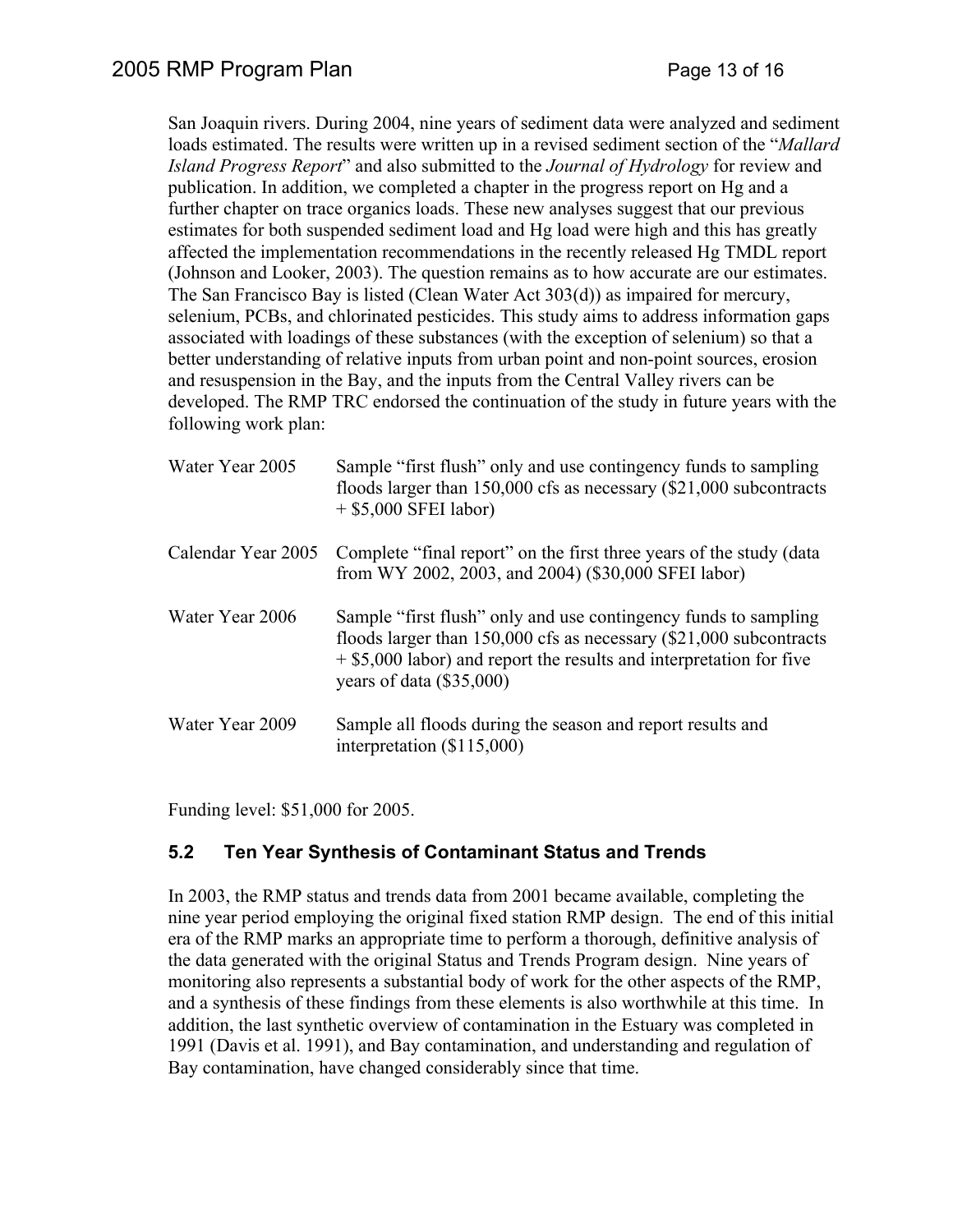In 2005, this special study will be completed. The final part of this study is a technical synthesis. In the 2004 workplan this was identified as a technical report: Status and Trends Report – 2001. In discussions in 2004, it was decided to publish this technical synthesis as a special issue of the journal *Environmental Research*. Dr. Russ Flegal of UC Santa Cruz has agreed to edit the issue and is performing much of the coordination.

These activities will address an objective of the Program that has not yet been adequately addressed: the synthesis of RMP and non-RMP data into an integrated assessment of status and trends in contamination of the Bay and the effective communication of this information. The special issue will effectively communicate RMP information to the scientific community. These articles will also provide a rich resource for development of communication material for nontechnical audiences.

The estimated funding level for 2005 is \$50,000.

# **5.3 Small Tributary Loading Study**

Small tributaries form a major pathway for loads of contaminants that enter the Bay each year. Models developed for the Bay are highly sensitive to the magnitude of loads from small tributaries but present load estimates for this pathway lack accuracy and precision. This study will accurately measure contaminant loads from a small tributary representative of one that may contribute significant loads of sediment and associated contaminants to the Bay, help evaluate the significance of this load as a means of prioritization of further loadings studies, demonstrate a new methodology, and compare these accurate loads measurements to existing simple model estimates.

During WY 2003, the study was funded by the CEP. In WY 2004, the CEP funded the labor portion of the budget (\$75k out of \$125k). The RMP funded the laboratory analysis portion of the budget (\$50k). In WY 2005 USACE has provided \$100k for analysis of total, dissolved Hg and total and dissolved MeHg, fieldwork and reporting. SCVURPPP has provided \$23k for bed load sampling and Hg analysis, and RMP has provided \$50k for trace organics analysis and reporting. The total budget is \$173,000, greater then ever before and perhaps an indication of the interest in the study.

During water year 2003 and 2004, the study successfully sampled flood events during the wet seasons for trace contaminant concentrations (Hg, TMs, PCBs, and OC Pesticides), made continuous measurements of turbidity  $(\sim 22,000)$  data points per year) and suspended sediment data were collected during floods amassing >300 samples. In WY 2003, 10,800 tonnes of suspended sediment passed by our sampling location carrying with it 116 kg Hg and 1.5 kg PCBs, In WY 2004, 8,500 tonnes of SS passed through (estimated for contaminants are not yet completed).

The estimated funding level for 2005 is \$50,000.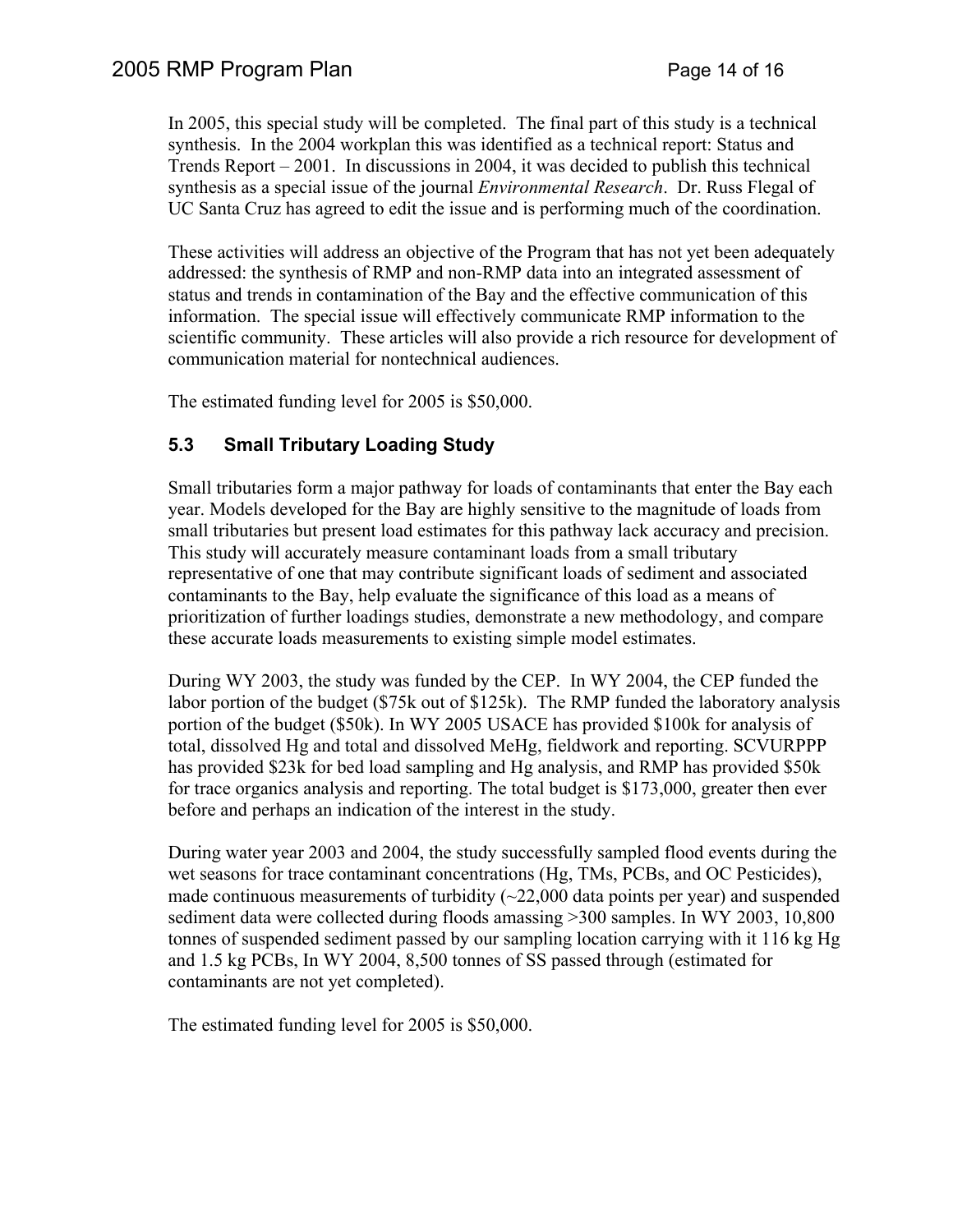### **5.4 Dredging Effects on Contaminant Bioaccumulation in the San Francisco Bay Food Web**

The question of incremental contaminant loads to the ecosystem from dredging and in-Bay disposal activities is frequently raised in discussions regarding regulatory policy development (e.g., TMDLs, etc.) suggesting that substantial effects could result. However, to date, the RMP has done little to put numeric bounds on just how much mass of a given contaminant is incorporated into the food web as a result of dredging and in-Bay disposal of dredged sediment. Impairment assessments for the Bay (e.g., mercury, PCBs, dioxins) have focused on accumulation of contaminants in sport fish, and several of the most contaminated fish are benthic foragers that frequent harbors and marinas. The proposed study will build a conceptual model of contaminant transfer to benthicforaging fish species from dredging activities, including in-Bay disposal, and attempt to identify the steps necessary to give a first-order estimate of the incremental contribution of dredging activities to identified impairments. By focusing on pathways, the proposed work will help refine the box models that have, to now, been the main tool for understanding the fate of contaminants in the Bay. The conceptual model will incorporate the alternative to dredging, which is not dredging, to summarize what is known and needs to be known about availability to the food chain of contaminants associated with sub-surface sediments in depositional areas. The study will synthesize existing knowledge of dredged-sediment quality, suspended sediment dynamics, chemical pathways in bedded sediment, fish distribution, and food-web structures, and will include a review of available literature on these topics.

The estimated funding level for 2005 is \$20,000.

### **5.5 Reconnaissance Work to Identify Appropriate Sediment Loading Sites**

This project will make recommendations on potential sampling locations in "representative observation watersheds" that could be used to form a "regional network" of contaminant loads monitoring stations. We will synthesize pertinent existing information on contaminant sources and pathways, hydrology, watershed physiography, and land use to prioritize potential representative watersheds for water quality and loads observations. We will then carry out a site reconnaissance in the top six prioritized watersheds to re-rank the watersheds according to on-site logistical constraints. The results will be presented in a technical memo and verbally in a SPLWG meeting.

The estimated funding level for 2005 is \$7,500.

## **5.6 Filling PBDE Information Gaps**

This is a joint project between the Clean Estuary Partnership (CEP) and the RMP to develop a conceptual model and impairment assessment (CM/IA) for polybrominated diphenyl ethers (PBDEs) in the San Francisco Bay. The CEP has allocated \$30,000 for